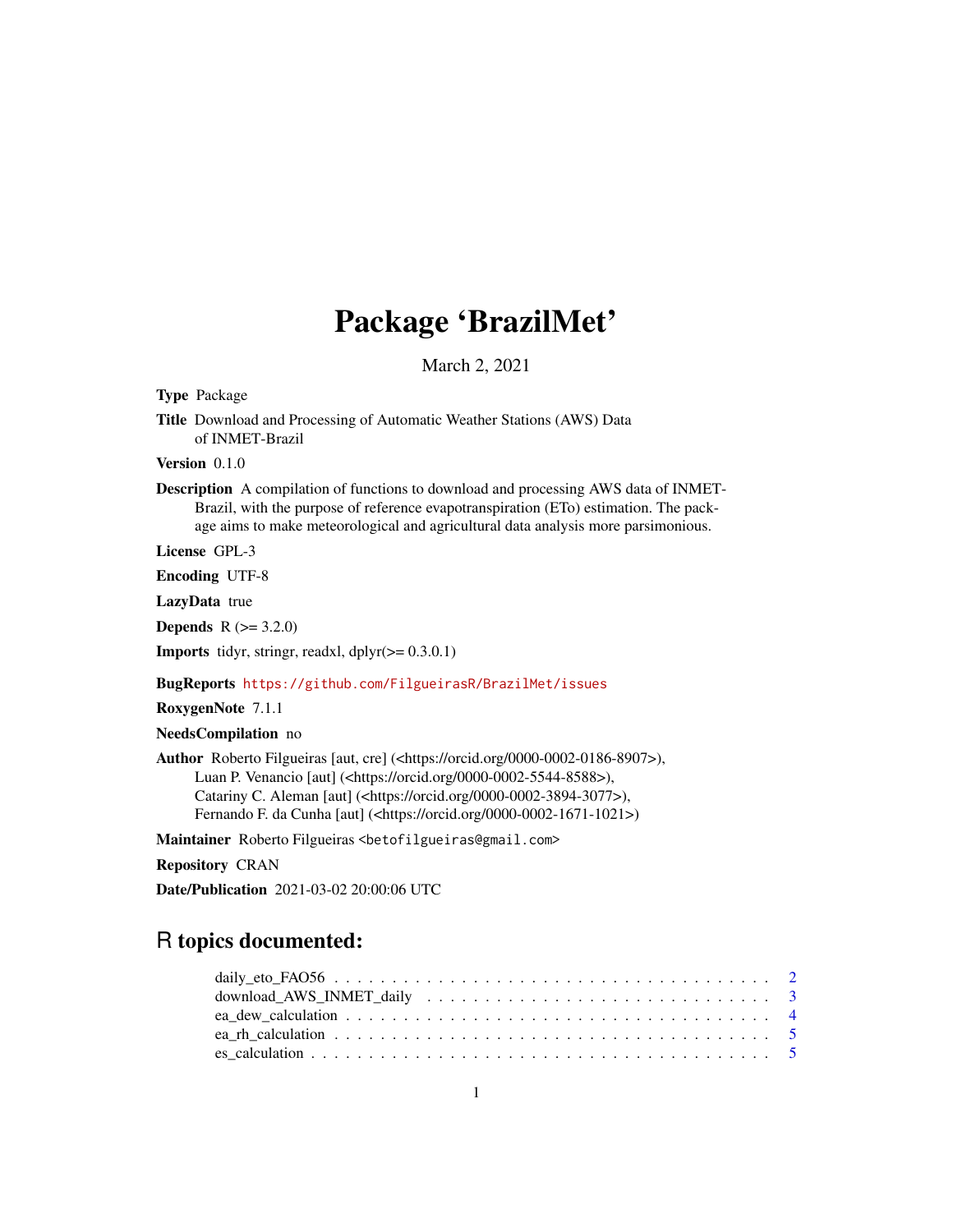<span id="page-1-0"></span>

|  |  |  |  |  |  |  |  |  |  |  |  |  |  |  |  | -7           |
|--|--|--|--|--|--|--|--|--|--|--|--|--|--|--|--|--------------|
|  |  |  |  |  |  |  |  |  |  |  |  |  |  |  |  | $\mathbf{8}$ |
|  |  |  |  |  |  |  |  |  |  |  |  |  |  |  |  | $\mathbf{8}$ |
|  |  |  |  |  |  |  |  |  |  |  |  |  |  |  |  | - 9          |
|  |  |  |  |  |  |  |  |  |  |  |  |  |  |  |  |              |
|  |  |  |  |  |  |  |  |  |  |  |  |  |  |  |  |              |
|  |  |  |  |  |  |  |  |  |  |  |  |  |  |  |  |              |
|  |  |  |  |  |  |  |  |  |  |  |  |  |  |  |  |              |
|  |  |  |  |  |  |  |  |  |  |  |  |  |  |  |  |              |
|  |  |  |  |  |  |  |  |  |  |  |  |  |  |  |  |              |
|  |  |  |  |  |  |  |  |  |  |  |  |  |  |  |  |              |
|  |  |  |  |  |  |  |  |  |  |  |  |  |  |  |  |              |
|  |  |  |  |  |  |  |  |  |  |  |  |  |  |  |  |              |
|  |  |  |  |  |  |  |  |  |  |  |  |  |  |  |  |              |
|  |  |  |  |  |  |  |  |  |  |  |  |  |  |  |  |              |
|  |  |  |  |  |  |  |  |  |  |  |  |  |  |  |  |              |
|  |  |  |  |  |  |  |  |  |  |  |  |  |  |  |  |              |

#### **Index** [20](#page-19-0)

| daily_eto_FA056 | Eto calculation based on FAO-56 Penman-Monteith methodology, with                                               |
|-----------------|-----------------------------------------------------------------------------------------------------------------|
|                 | data from automatic weather stations (AWS) downloaded and pro-<br>cessed in function *daily_download_AWS_INMET* |
|                 |                                                                                                                 |

# Description

This function will calculate the reference evapotranspiration (ETo) based on FAO-56 (Allen et al., 1998) with the automatic weather stations (AWS) data, downloaded and processed in function \*daily\_download\_AWS\_INMET\*.

#### Usage

daily\_eto\_FAO56(lat, tmin, tmax, tmean, Rs, u2, Patm, RH\_max, RH\_min, z, date)

# Arguments

| lat            | A numeric value of the Latitude of the AWS (decimal degrees).     |
|----------------|-------------------------------------------------------------------|
| tmin           | A data frame with Minimum daily air temperature $({}^{\circ}C)$ . |
| tmax           | A data frame with Maximum daily air temperature $({}^{\circ}C)$ . |
| tmean          | A dataframe with Mean daily air temperature $(^{\circ}C)$ .       |
| <b>Rs</b>      | A dataframe with mean daily solar radiation (MJ m-2 day-1).       |
| u <sub>2</sub> | A data frame with Wind speed at meters high (m s-2).              |
| Patm           | A dataframe with atmospheric Pressure (mB).                       |
| $RH_{max}$     | A dataframe with Maximum relative humidity (percentage).          |
| RH_min         | A dataframe with Minimum relative humidity (percentage).          |
|                |                                                                   |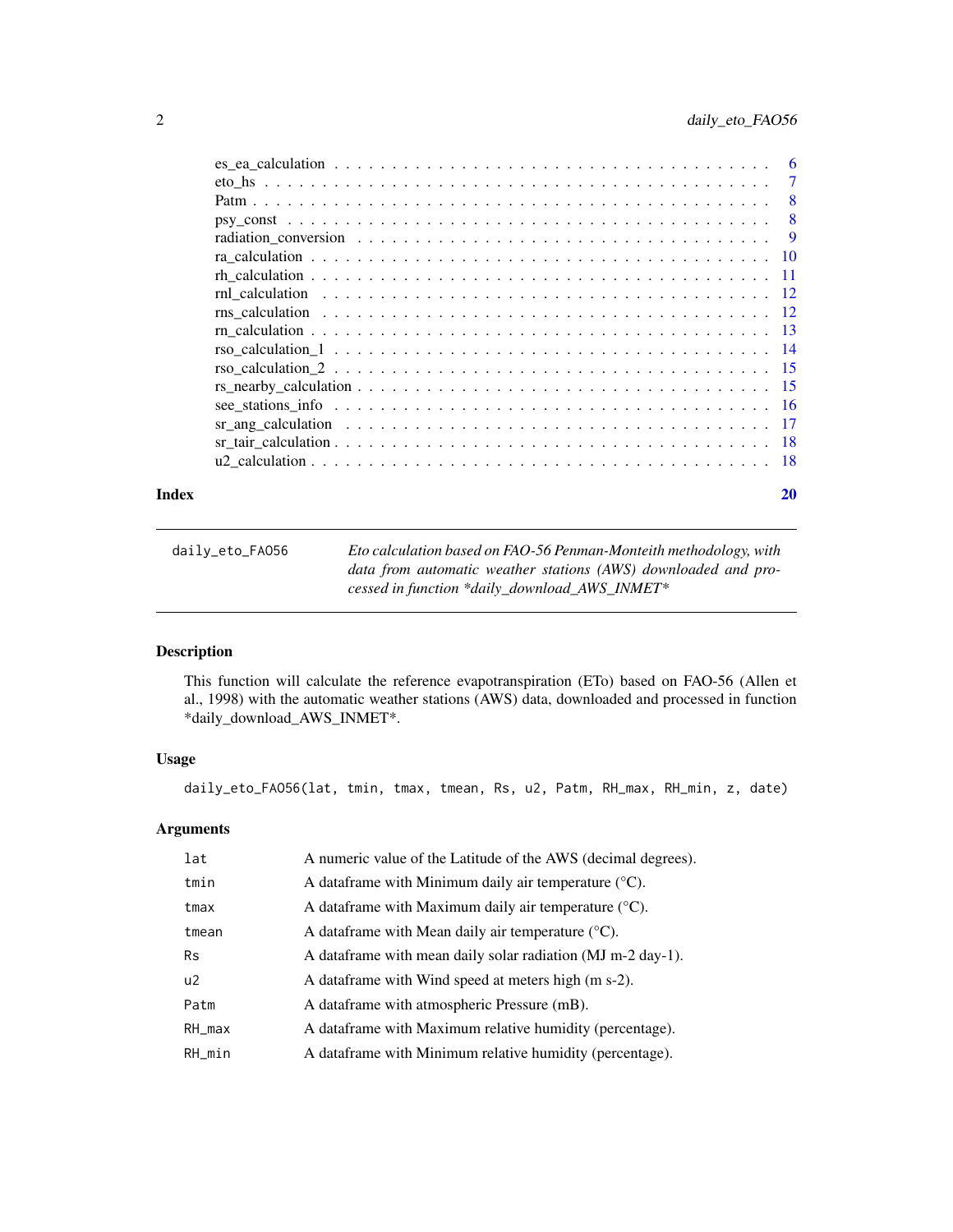<span id="page-2-0"></span>

|      | A numeric value of the altitude of AWS (m).          |
|------|------------------------------------------------------|
| date | A data frame with the date information (YYYY-MM-DD). |

#### Value

Returns a data.frame with the AWS data requested

#### Author(s)

Roberto Filgueiras, Luan P. Venancio, Catariny C. Aleman and Fernando F. da Cunha

#### Examples

```
## Not run:
eto<-daily_eto_FAO56(lat, tmin, tmax, tmean, Rs, u2, Patm, RH_max, RH_min, z, date)
## End(Not run)
```
download\_AWS\_INMET\_daily

*Download of hourly data from automatic weather stations (AWS) of INMET-Brazil in daily aggregates*

#### Description

This function will download the hourly AWS data of INMET and it will aggregate the data in a daily time scale, based on the period of time selected (start\_date and end\_date).The function only works for downloading data from the same year.

#### Usage

download\_AWS\_INMET\_daily(station, start\_date, end\_date)

#### Arguments

| station    | The station code (ID - WMO code) for download. To see the station ID, please<br>see the function *see_stations info*. |
|------------|-----------------------------------------------------------------------------------------------------------------------|
| start_date | Date that start the investigation, should be in the following format (1958-01-01)<br>/Year-Month-Day)                 |
| end_date   | Date that end the investigation, should be in the following format $(2017-12-31)$<br>/Year-Month-Day)                 |

#### Value

Returns a data.frame with the AWS data requested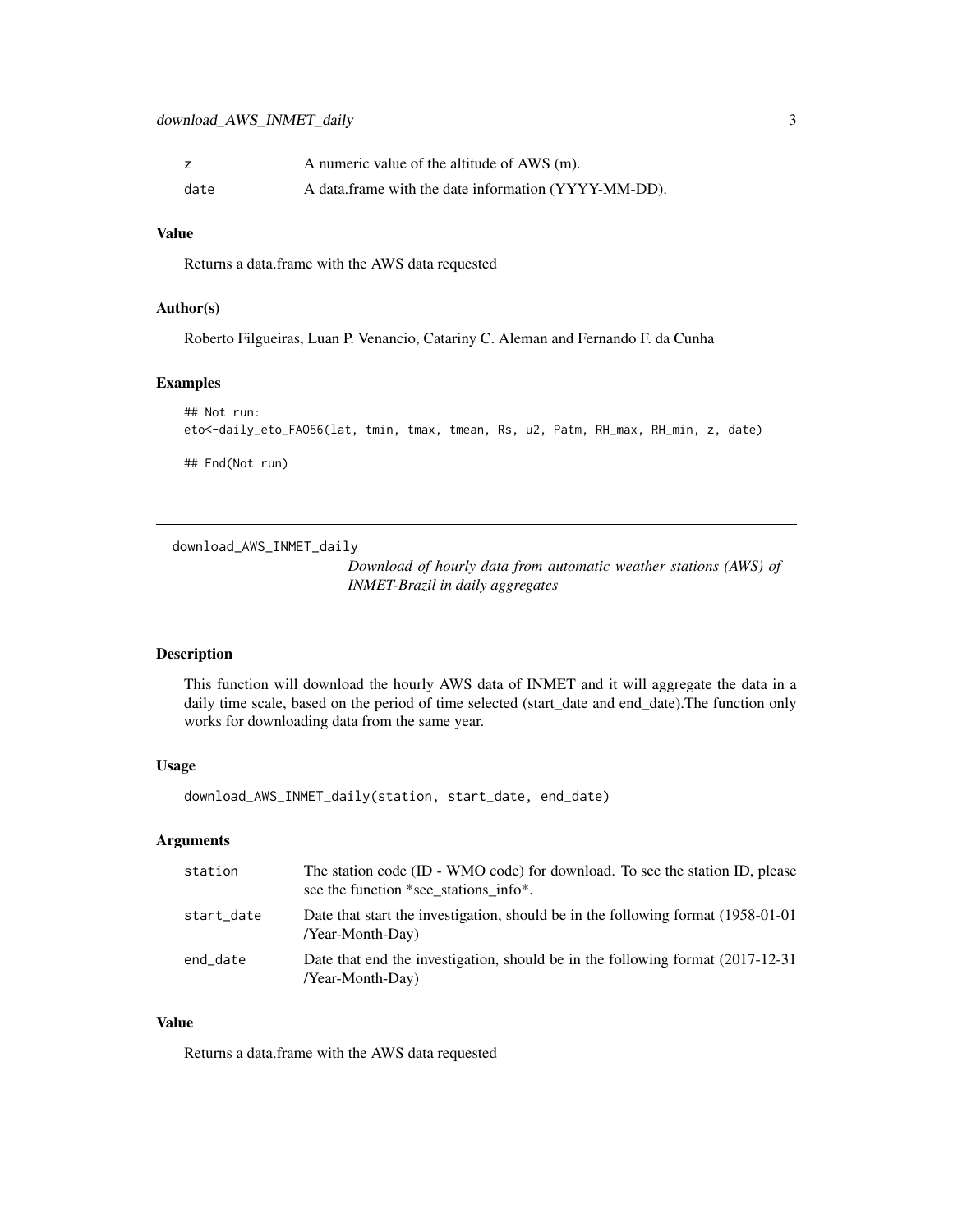# <span id="page-3-0"></span>Author(s)

Roberto Filgueiras, Luan P. Venancio, Catariny C. Aleman and Fernando F. da Cunha

#### Examples

```
## Not run:
df<-download_AWS_INMET_daily(station = "A001", start_date = "2001-01-01", end_date = "2001-12-31")
## End(Not run)
```
ea\_dew\_calculation *Actual vapour pressure (ea) derived from dewpoint temperature*

#### Description

Actual vapour pressure (ea) derived from dewpoint temperature

#### Usage

```
ea_dew_calculation(tdew)
```
#### Arguments

tdew A dataframe with dewpoint temperature (°C).

#### Value

Returns a data.frame object with the ea from dewpoint data.

#### Author(s)

Roberto Filgueiras, Luan P. Venancio, Catariny C. Aleman and Fernando F. da Cunha.

# Examples

```
## Not run:
ea <-ea_dew_calculation(tdew).
```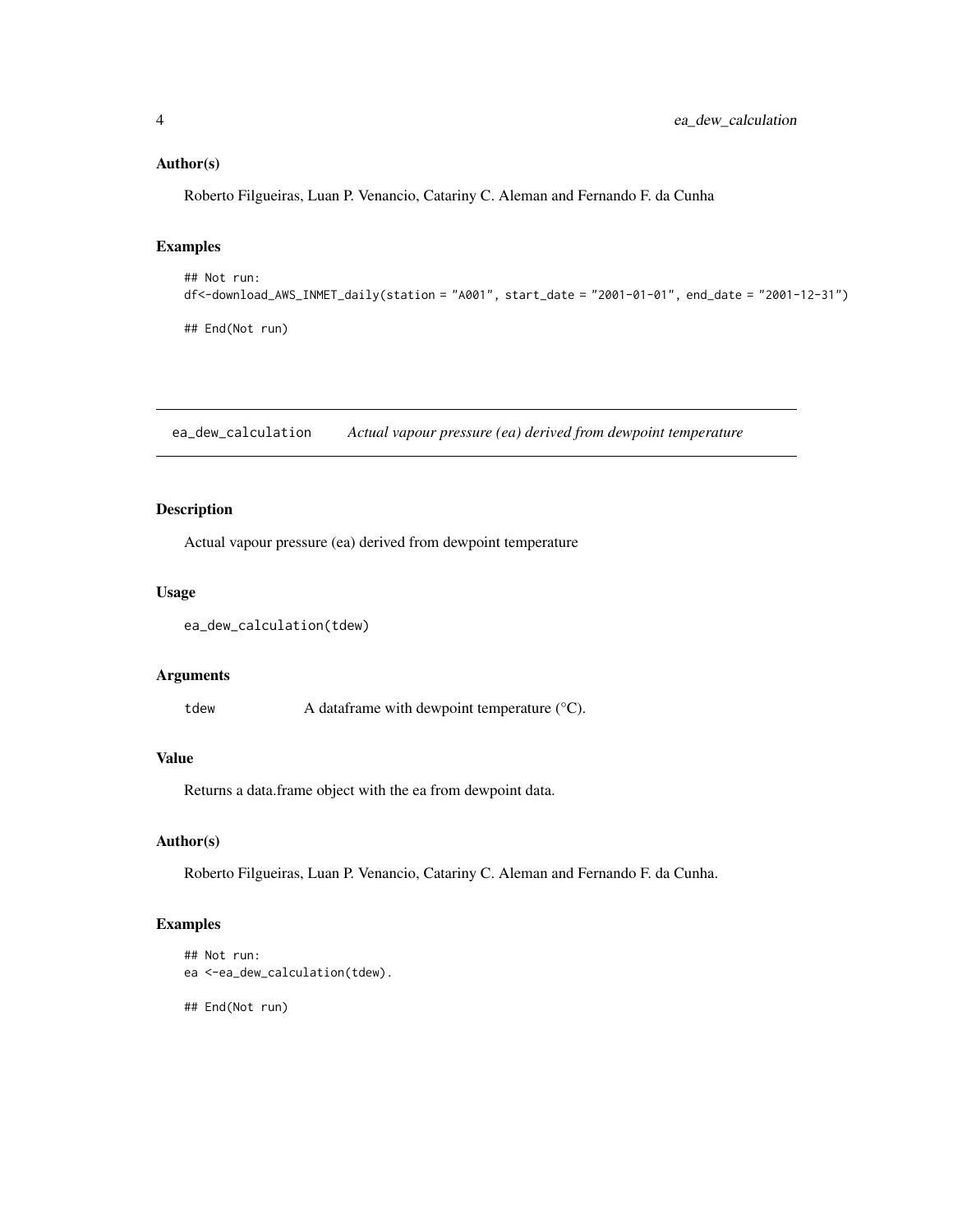<span id="page-4-0"></span>ea\_rh\_calculation *Actual vapour pressure (ea) derived from relative humidity data*

#### Description

Actual vapour pressure (ea) derived from relative humidity data

# Usage

ea\_rh\_calculation(tmin, tmax, rh\_min, rh\_mean, rh\_max)

#### Arguments

| tmin    | A data frame with minimum daily air temperature $(°C)$             |
|---------|--------------------------------------------------------------------|
| tmax    | A data frame with maximum daily air temperature $(°C)$             |
| rh_min  | A dataframe with minimum daily relative air humidity (percentage). |
| rh_mean | A data frame with mean daily relative air humidity (percentage).   |
| rh_max  | A dataframe with maximum daily relative air humidity (percentage). |

#### Value

Returns a data.frame object with the with ea from relative humidity data.

#### Author(s)

Roberto Filgueiras, Luan P. Venancio, Catariny C. Aleman and Fernando F. da Cunha

#### Examples

```
## Not run:
ea <- ea_rh_calculation(tmin, tmax, rh_min, rh_mean, rh_max)
## End(Not run)
```
es\_calculation *Mean saturation vapour pressure (es)*

# Description

Mean saturation vapour pressure (es)

#### Usage

es\_calculation(tmin, tmax)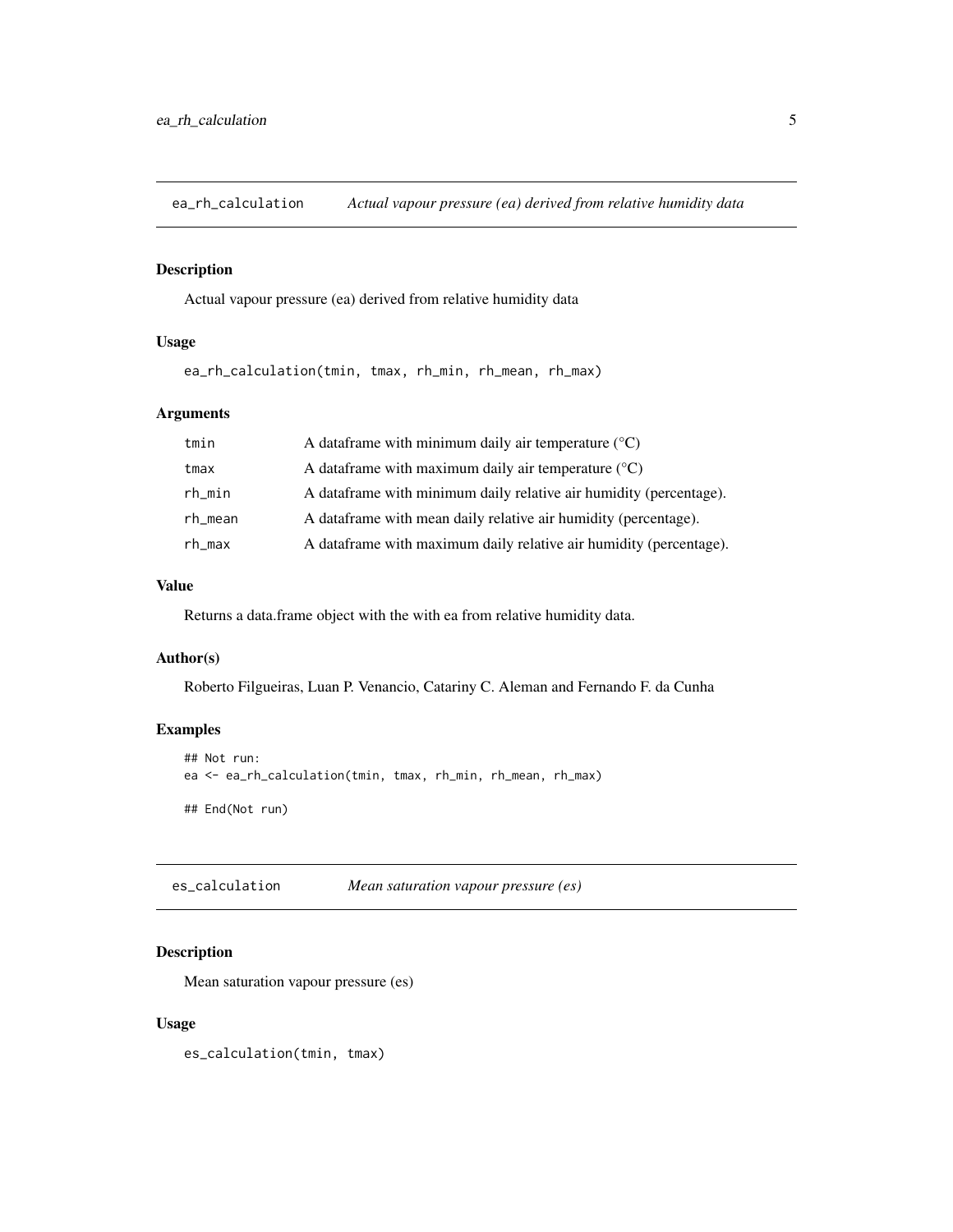#### <span id="page-5-0"></span>Arguments

| tmin | A data frame with Minimum daily air temperature $({}^{\circ}C)$ . |
|------|-------------------------------------------------------------------|
| tmax | A data frame with Maximum daily air temperature $({}^{\circ}C)$ . |

#### Value

Returns a data.frame object with the es data.

#### Author(s)

Roberto Filgueiras, Luan P. Venancio, Catariny C. Aleman and Fernando F. da Cunha.

# Examples

```
## Not run:
es <-es_calculation(tmin, tmax)
## End(Not run)
```
es\_ea\_calculation *Vapour pressure deficit (es - ea)*

# Description

Vapour pressure deficit (es - ea)

#### Usage

```
es_ea_calculation(tmin, tmax, tdew, rh_min, rh_mean, rh_max, ea_method)
```
# Arguments

| tmin      | A data frame with minimum daily air temperature $({}^{\circ}C)$ .                                                                                                          |
|-----------|----------------------------------------------------------------------------------------------------------------------------------------------------------------------------|
| tmax      | A data frame with maximum daily air temperature $({}^{\circ}C)$ .                                                                                                          |
| tdew      | A data frame with dewpoint temperature $(^{\circ}C)$ .                                                                                                                     |
| $rh$ _min | A dataframe with minimum daily relative air humidity (percentage).                                                                                                         |
| rh_mean   | A dataframe with mean daily relative air humidity (percentage).                                                                                                            |
| rh_max    | A dataframe with maximum daily relative air humidity (percentage).                                                                                                         |
| ea_method | The methodology to calculate the actual vapour pressure. Assume the "rh" (de-<br>fault) for relative humidity procedure and "dew" for dewpoint temperature pro-<br>cedure. |

#### Value

Returns a data.frame object with the ea from relative humidity data.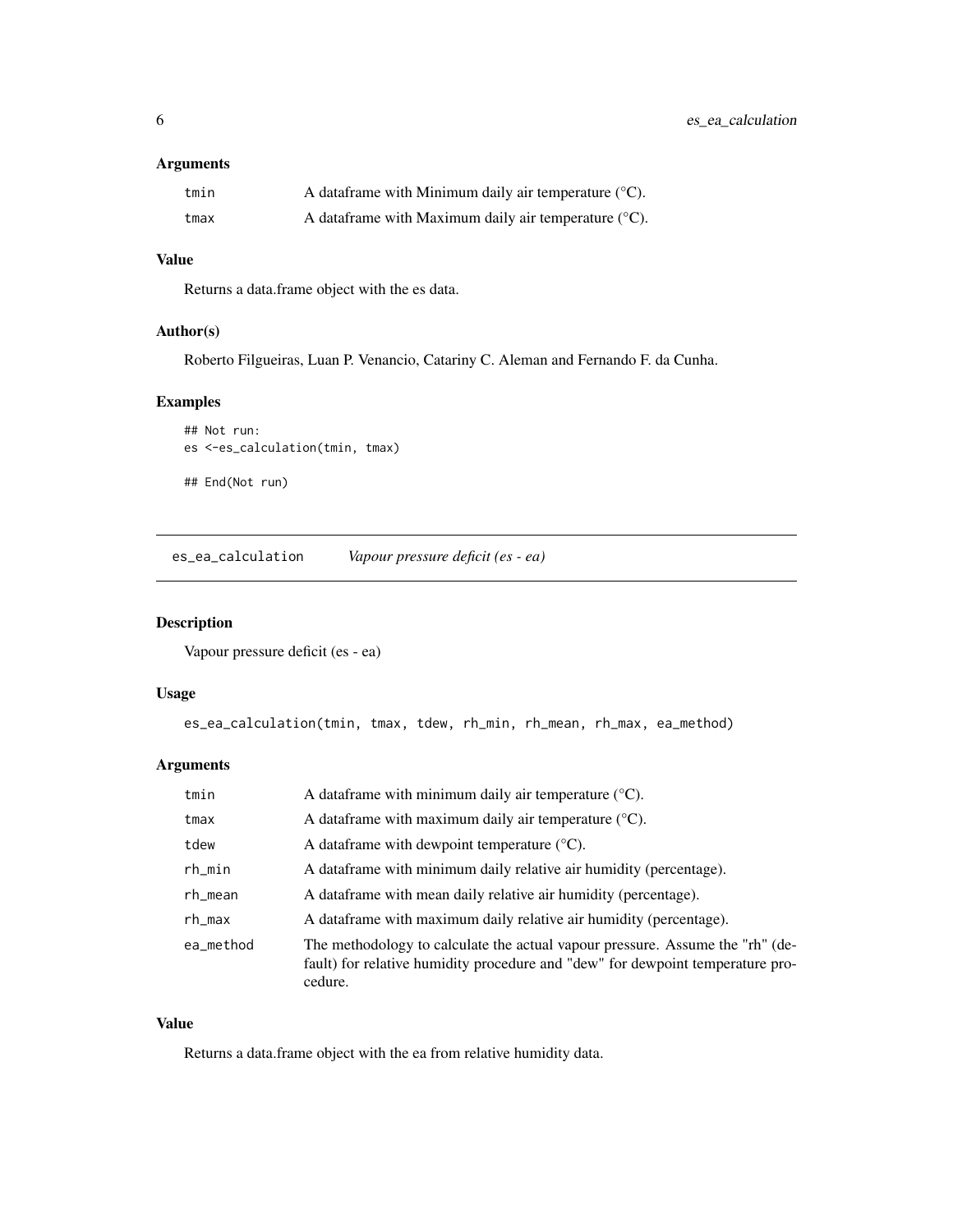#### <span id="page-6-0"></span>eto\_hs 7

# Author(s)

Roberto Filgueiras, Luan P. Venancio, Catariny C. Aleman and Fernando F. da Cunha

# Examples

```
## Not run:
ea <- es_ea_calculation(tmin, tmax, tdew, rh_min, rh_mean, rh_max, ea_method)
## End(Not run)
```
eto\_hs *Hargreaves - Samani ETo*

# Description

Hargreaves - Samani ETo

#### Usage

eto\_hs(tmin, tmean, tmax, ra)

#### Arguments

| tmin  | A data frame with Maximum daily air temperature $({}^{\circ}C)$ |
|-------|-----------------------------------------------------------------|
| tmean | A data frame with Minimum daily air temperature $({}^{\circ}C)$ |
| tmax  | A data frame with Maximum daily air temperature $({}^{\circ}C)$ |
| ra    | A dataframe of extraterrestrial radiation (MJ m-2 day-1)        |

#### Value

Returns a data.frame object with the ETo HS data

#### Author(s)

Roberto Filgueiras, Luan P. Venancio, Catariny C. Aleman and Fernando F. da Cunha

#### Examples

```
## Not run:
eto_hs <-eto_hs(tmin, tmean, tmax, ra)
## End(Not run)
```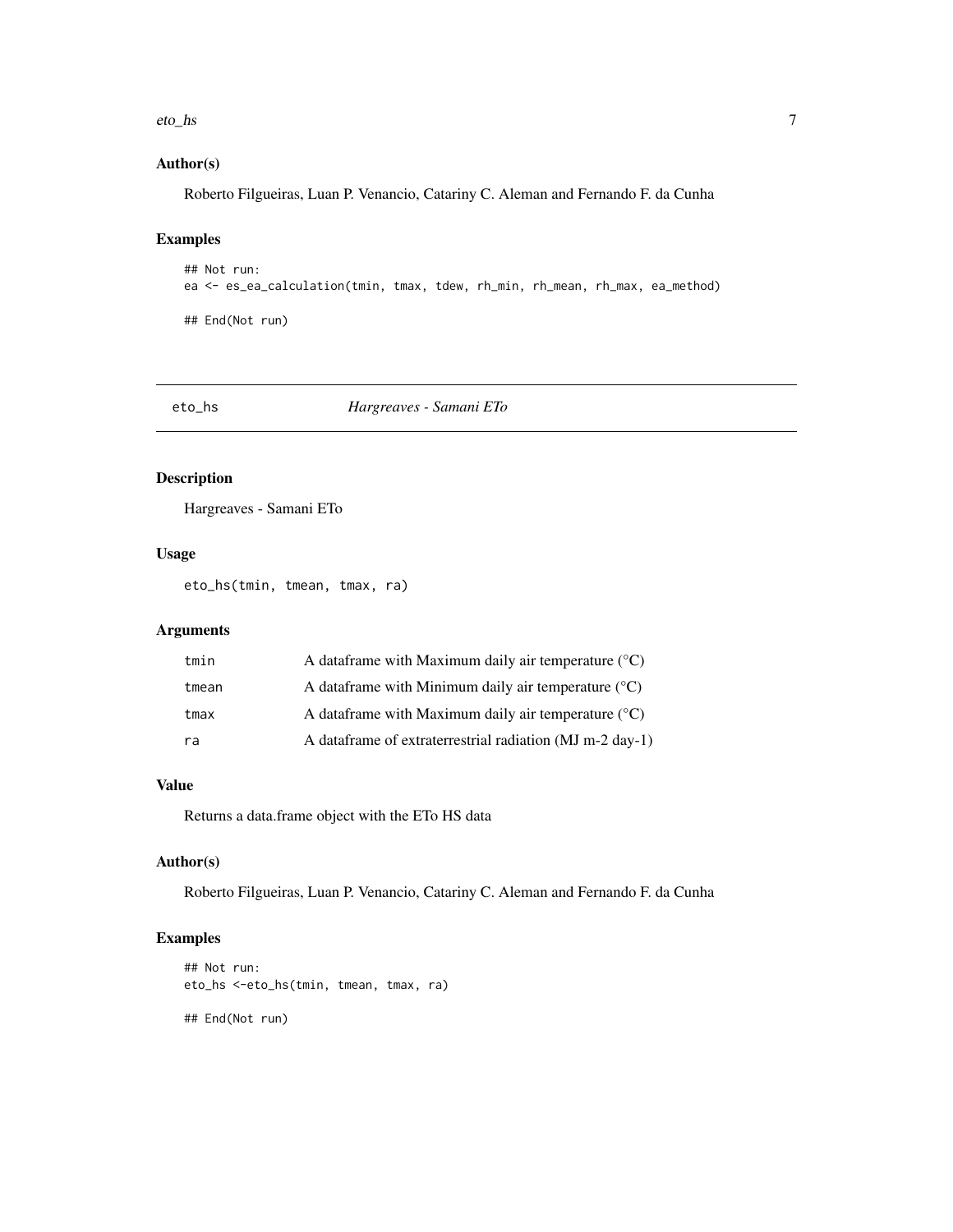<span id="page-7-0"></span>

# Description

Atmospheric pressure (Patm)

# Usage

Patm(z)

#### Arguments

z Elevation above sea level (m)

#### Value

Returns a data.frame object with the atmospheric pressure calculated.

#### Author(s)

Roberto Filgueiras, Luan P. Venancio, Catariny C. Aleman and Fernando F. da Cunha

# Examples

## Not run: Patm <- Patm(z)

## End(Not run)

psy\_const *Psychrometric constant*

#### Description

Psychrometric constant (kPa/°C) is calculated in this function.

# Usage

```
psy_const(Patm)
```
# Arguments

Patm Atmospheric pressure (kPa)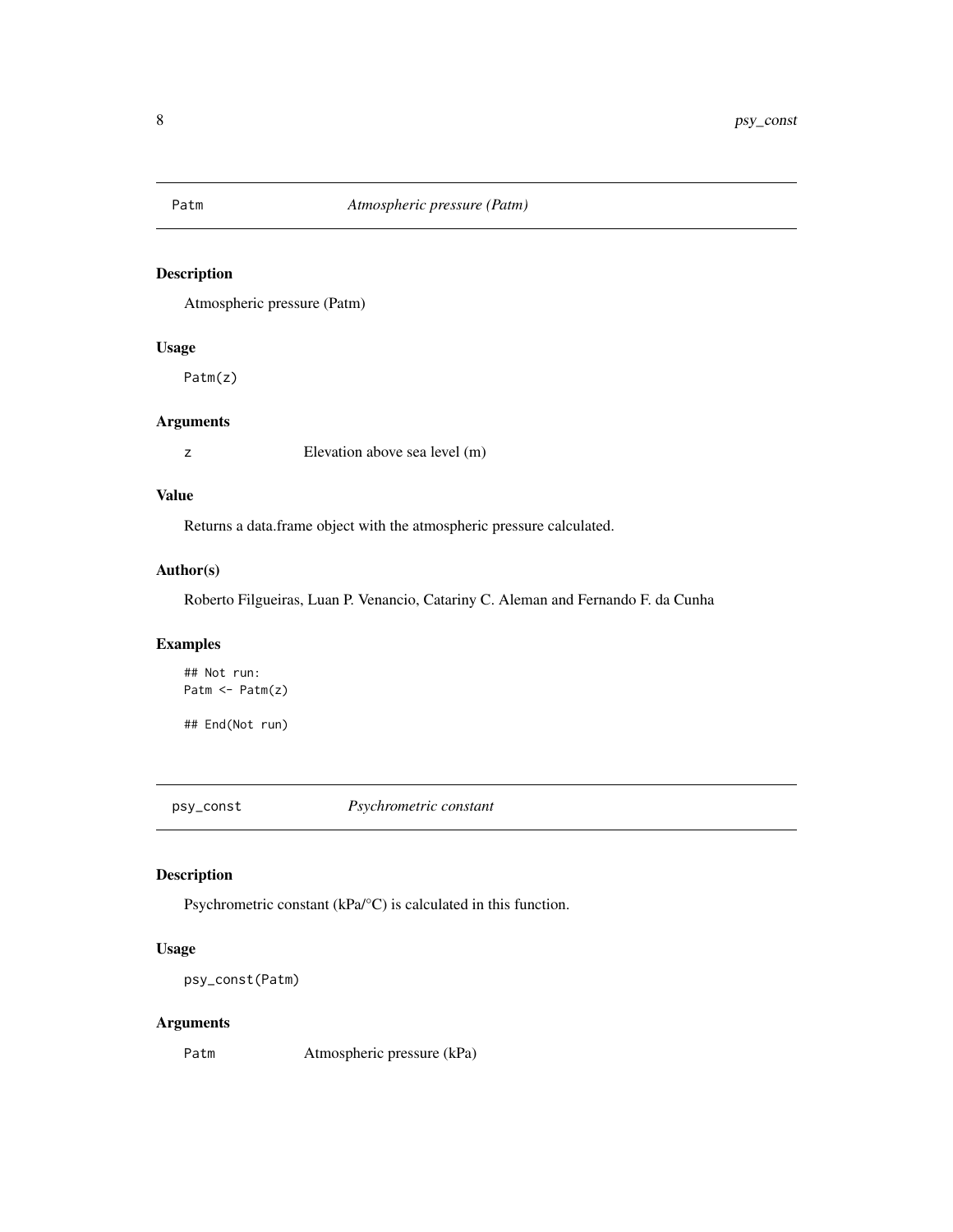#### <span id="page-8-0"></span>Value

A data.frame object with the psychrometric constant calculated.

#### Author(s)

Roberto Filgueiras, Luan P. Venancio, Catariny C. Aleman and Fernando F. da Cunha

#### Examples

```
## Not run:
psy_df <- psy_const(Patm)
```
## End(Not run)

radiation\_conversion *Conversion factors for radiation*

#### Description

Function to convert the radiation data. The conversion name can be understand as follow:

- conversion\_ $1 = MJ$  m-2 day-1 to J cm-2 day-1;
- conversion  $2 = MJ$  m-2 day-1 to cal cm-2 day-1;
- conversion\_ $3 = MJ$  m-2 day-1 to W m-2;
- conversion  $4 = MJ$  m-2 day-1 to mm day-1;
- conversion\_ $5 =$  cal cm-2 day-1 to MJ m-2 day-1;
- conversion\_6 = cal cm-2 day-1 to J cm-2 day-1;
- conversion\_7 = cal cm-2 day-1 to W m-2;
- conversion\_ $8 =$  cal cm-2 day-1 to mm day-1;
- conversion  $9 = W$  m-2 to MJ m-2 day-1;
- conversion\_ $10 = W$  m-2 to J cm-2 day-1;
- conversion\_ $11 = W$  m-2 to cal cm-2 day-1;
- conversion\_ $12 = W$  m-2 to mm day-1;
- conversion\_ $13 =$ mm day-1 to MJ m-2 day-1;
- conversion\_14 = mm day-1 to J cm-2 day-1;
- conversion\_ $15 =$ mm day-1 to cal cm-2 day-1;
- conversion\_ $16 =$ mm day-1 to W m-2.

#### Usage

```
radiation_conversion(data_to_convert, conversion_name)
```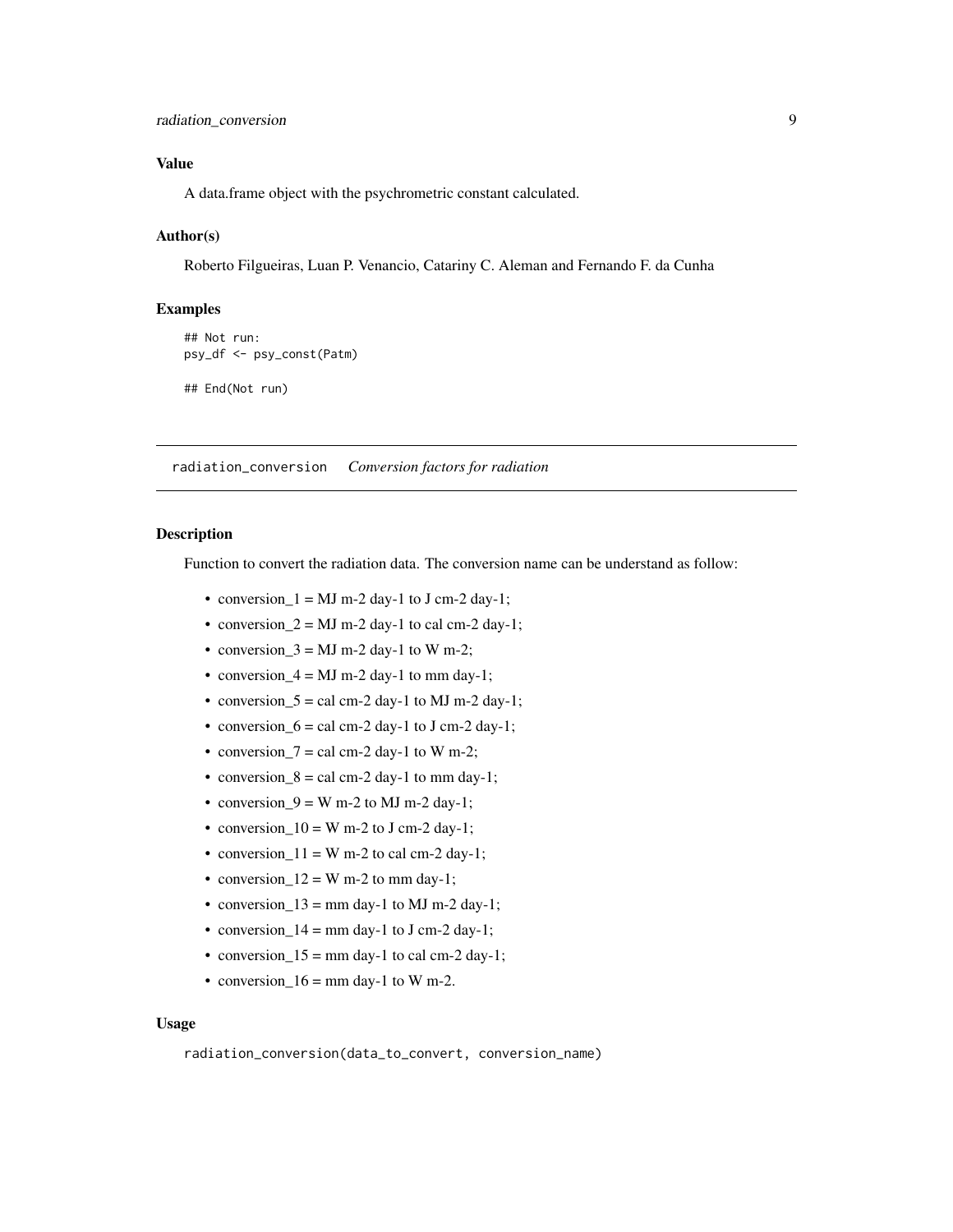#### Arguments

| data to convert |                                                |  |
|-----------------|------------------------------------------------|--|
|                 | A data frame with radiation values to convert. |  |

#### conversion\_name

A character with the conversion\_name summarize in the description of this function.

#### Value

A data.frame object wit the converted radiation.

#### Author(s)

Roberto Filgueiras, Luan P. Venancio, Catariny C. Aleman and Fernando F. da Cunha

# Examples

```
## Not run:
radiation_conversion_df <- radiation_conversion(data_to_convert = df$rad,
                                                conversion_name = "conversion_1")
```
## End(Not run)

ra\_calculation *Extraterrestrial radiation for daily periods (ra)*

#### Description

```
ra is expressed in MJ m-2 day-1
```
#### Usage

```
ra_calculation(latitude, date)
```
#### Arguments

| latitude | A data frame with latitude in decimal degrees that you want to calculate the ra. |
|----------|----------------------------------------------------------------------------------|
| date     | A data frame with the dates that you want to calculate the ra.                   |

#### Value

A data.frame with the extraterrestrial radiation for daily periods

#### Author(s)

Roberto Filgueiras, Luan P. Venancio, Catariny C. Aleman and Fernando F. da Cunha

<span id="page-9-0"></span>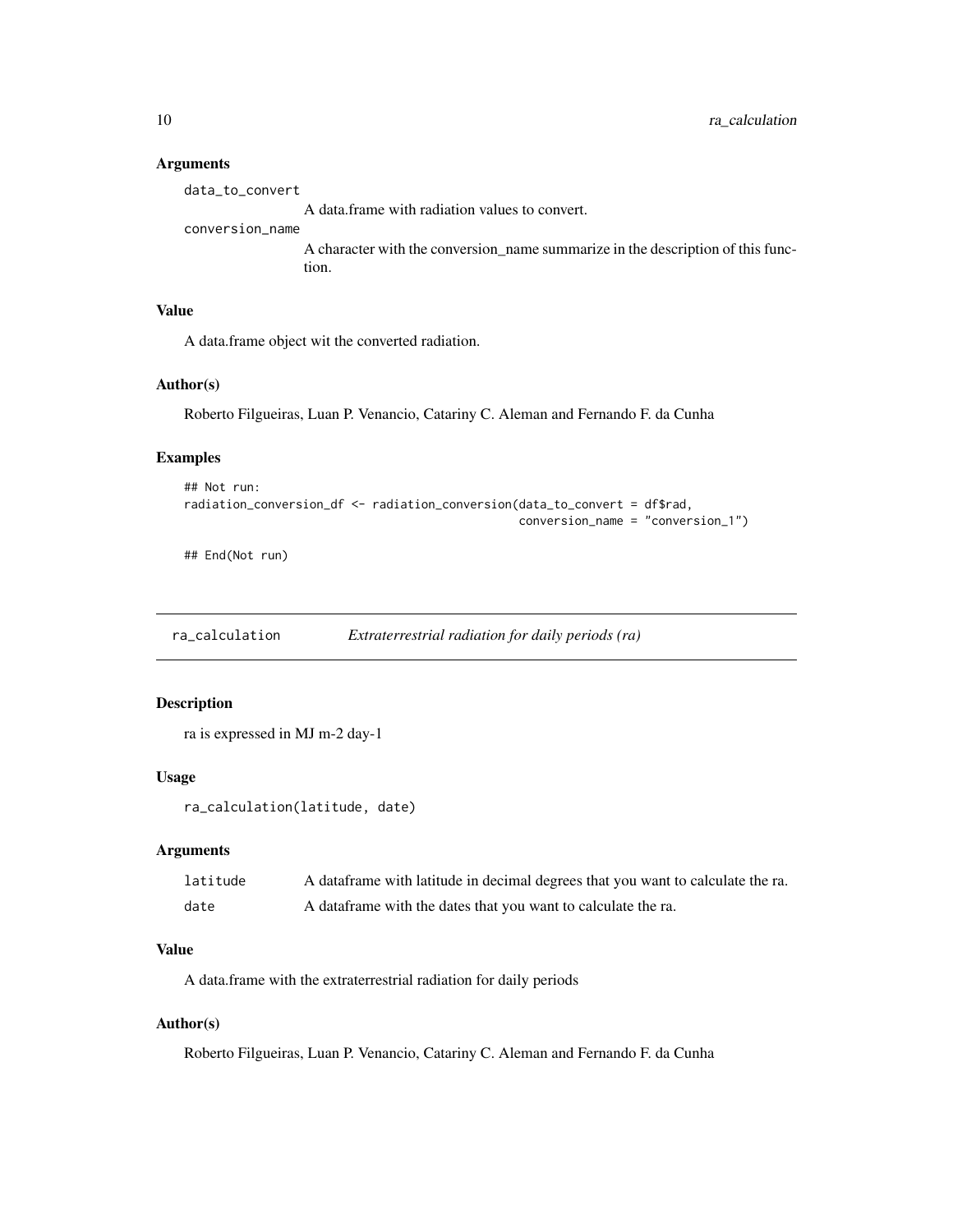# <span id="page-10-0"></span>rh\_calculation 11

#### Examples

```
## Not run:
ra <- ra_calculation(latitude, date)
## End(Not run)
```
rh\_calculation *Relative humidity (rh) calculation*

# Description

Relative humidity is calculated in this function based on minimum air temperature of the day and the air temperature of the moment.

# Usage

```
rh_calculation(tmin, tmean)
```
# Arguments

| tmin  | A data frame with minimum daily air temperature $({}^{\circ}C)$                                               |
|-------|---------------------------------------------------------------------------------------------------------------|
| tmean | A data frame with mean air temperature $({}^{\circ}C)$ that you want to calculate the rela-<br>tive humidity. |

#### Value

A data.frame object with the relative humidity calculated

# Author(s)

Roberto Filgueiras, Luan P. Venancio, Catariny C. Aleman and Fernando F. da Cunha

# Examples

```
## Not run:
rh <- rh_calculation(tmin, tmean)
```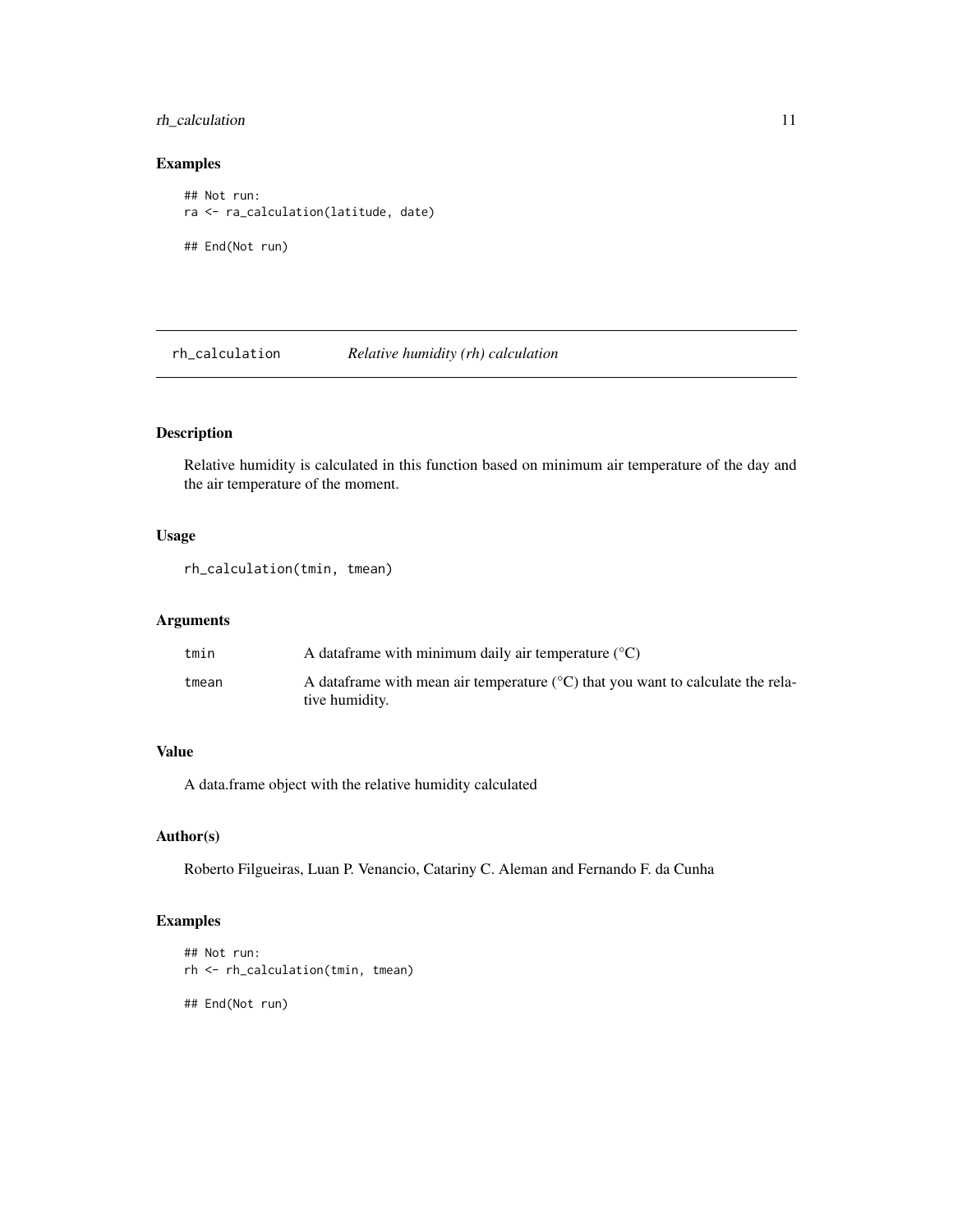<span id="page-11-0"></span>

# Description

Net outgoing longwave radiation is calculate with this function

# Usage

rnl\_calculation(tmin, tmax, ea, rs, rso)

#### Arguments

| tmin | A data frame with Minimum daily air temperature $(°C)$          |
|------|-----------------------------------------------------------------|
| tmax | A data frame with Maximum daily air temperature $({}^{\circ}C)$ |
| ea   | A data frame with the actual vapour pressure (KPa).             |
| rs   | A data frame with the incomime solar radiation (MJ m-2 day-1).  |
| rso  | A data frame with the clear-sky radiation (MJ m-2 day-1)        |

#### Value

A data.frame object with the net longwave radiation.

# Author(s)

Roberto Filgueiras, Luan P. Venancio, Catariny C. Aleman and Fernando F. da Cunha

#### Examples

```
## Not run:
rnl_df <- rnl_calculation(tmin, tmax, ea, rs, rso)
## End(Not run)
```
rns\_calculation *Net solar or net shortwave radiation (rns)*

#### Description

The rns results form the balance between incoming and reflected solar radiation (MJ m-2 day-1).

#### Usage

```
rns_calculation(albedo, rs)
```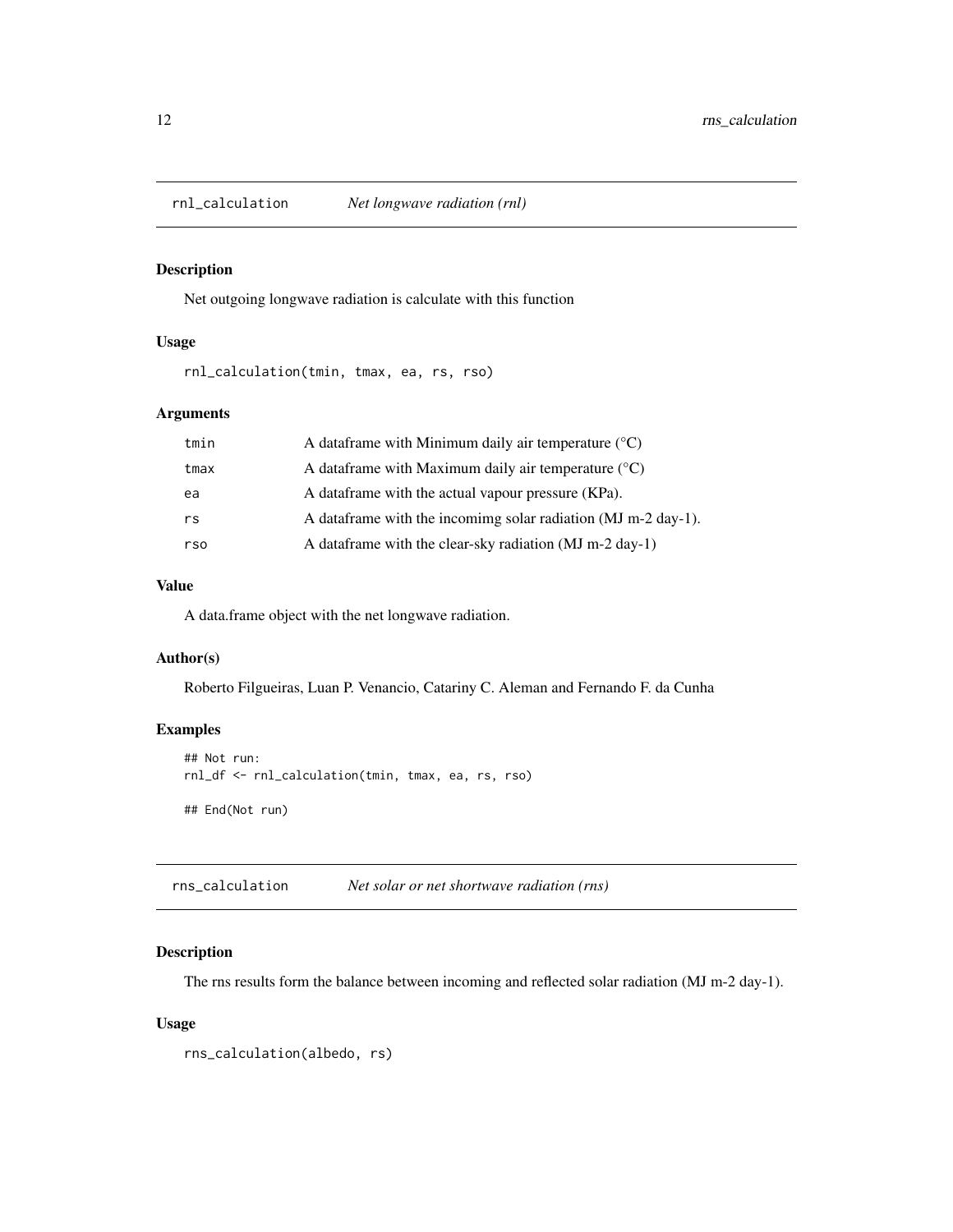# <span id="page-12-0"></span>rn\_calculation 13

#### Arguments

| albedo | Albedo or canopy reflectance coefficient. The 0.23 is the value used for hypo-<br>thetical grass reference crop (dimensionless). |
|--------|----------------------------------------------------------------------------------------------------------------------------------|
| rs     | The incoming solar radiation (MJ m-2 day-1).                                                                                     |

#### Value

A data.frame object with the net solar or net shortwave radiation data.

#### Author(s)

Roberto Filgueiras, Luan P. Venancio, Catariny C. Aleman and Fernando F. da Cunha

# Examples

```
## Not run:
ra <- rns_calculation(albedo, rs)
```
## End(Not run)

rn\_calculation *Net radiation (rn)*

# Description

The net radiation (MJ m-2 day-1) is the difference between the incoming net shortwave radiation (rns) and the outgoing net longwave radiation (rnl).

# Usage

```
rn_calculation(rns, rnl)
```
#### Arguments

| rns | The incomimg net shortwave radiation (MJ m-2 day-1). |
|-----|------------------------------------------------------|
| rnl | The outgoing net longwave radiation (MJ m-2 day-1).  |

#### Value

A data.frame object with the net radiation data.

#### Author(s)

Roberto Filgueiras, Luan P. Venancio, Catariny C. Aleman and Fernando F. da Cunha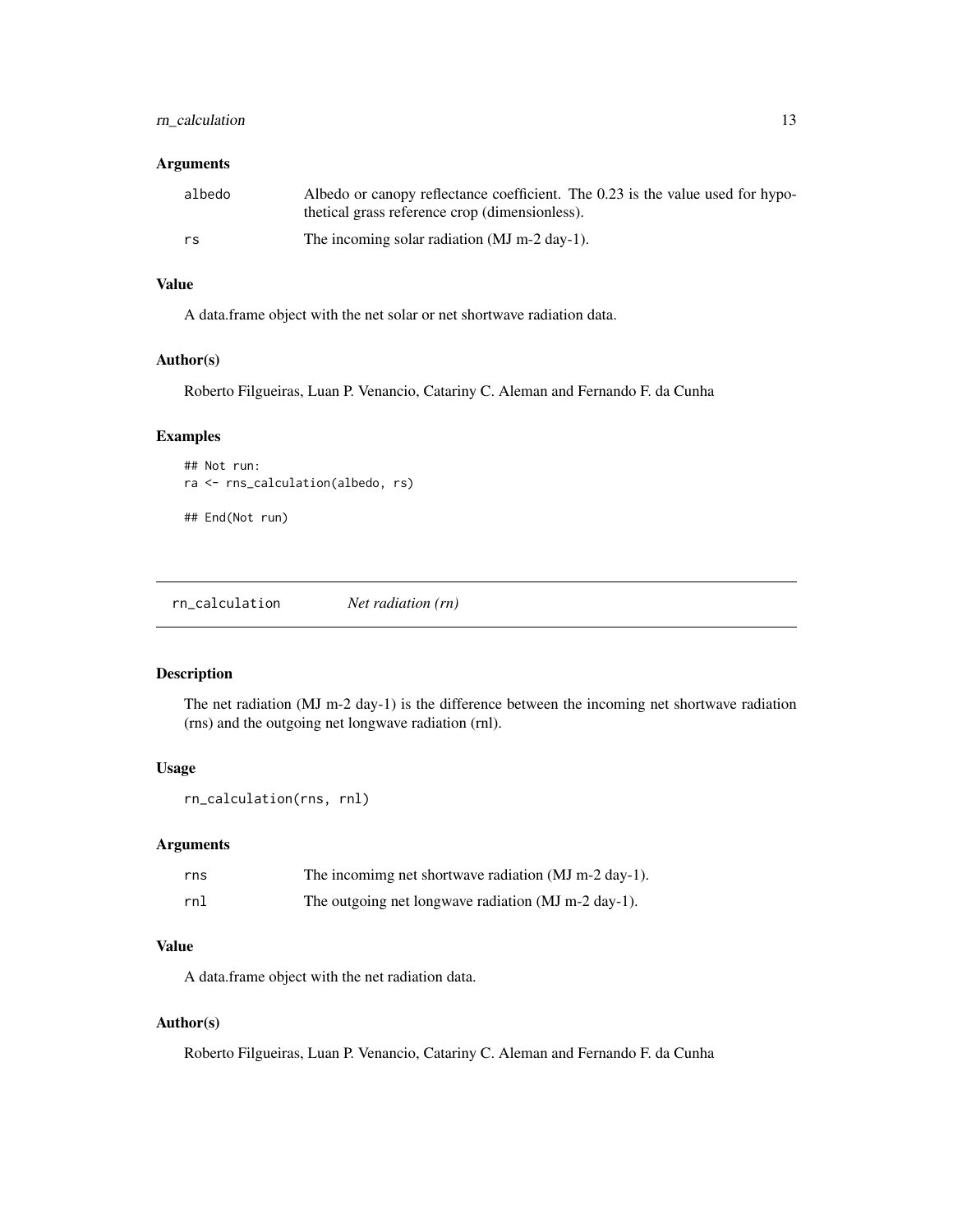#### Examples

```
## Not run:
rn <- rn_calculation(rns, rnl)
## End(Not run)
```
rso\_calculation\_1 *Clear-sky solar radiation with calibrated values available*

# Description

Clear-sky solar radiation is calculated in this function for near sea level or when calibrated values for as and bs are available.

#### Usage

```
rso_calculation_1(as, bs, ra)
```
# Arguments

| as | A dataframe with latitude in decimal degrees that you want to calculate the ra.<br>The values of as $= 0.25$ is recommended by Allen et al. (1998). |
|----|-----------------------------------------------------------------------------------------------------------------------------------------------------|
| bs | A data frame with the dates that you want to calculate the ra. The values of bs =<br>0.50 is recommended by Allen et al. (1998).                    |
| ra | Extraterrestrial radiation for daily periods (ra).                                                                                                  |

# Value

A data.frame object with the clear-sky radiation data

#### Author(s)

Roberto Filgueiras, Luan P. Venancio, Catariny C. Aleman and Fernando F. da Cunha

# Examples

```
## Not run:
rso_df <- rso_calculation_1(as, bs, ra)
```
<span id="page-13-0"></span>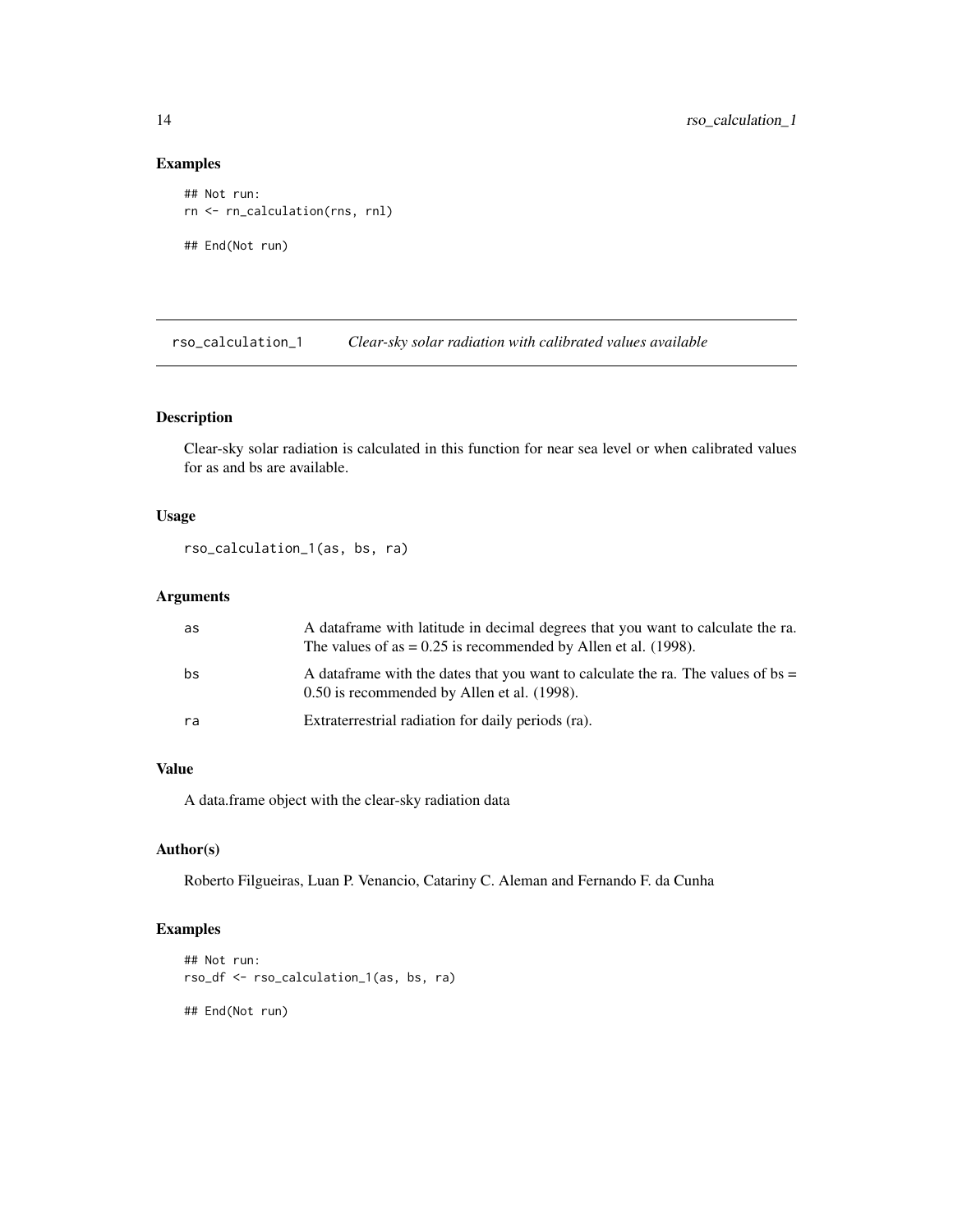<span id="page-14-0"></span>rso\_calculation\_2 *Clear-sky solar radiation when calibrated values are not available*

#### Description

Clear-sky solar radiation is calculated in this function for near sea level or when calibrated values for as and bs are available.

#### Usage

```
rso_calculation_2(z, ra)
```
#### Arguments

|    | Station elevation above sea level (m)              |
|----|----------------------------------------------------|
| ra | Extraterrestrial radiation for daily periods (ra). |

#### Value

A data.frame object with the clear-sky solar radiation

#### Author(s)

Roberto Filgueiras, Luan P. Venancio, Catariny C. Aleman and Fernando F. da Cunha

#### Examples

```
## Not run:
rso_df <- rso_calculation_2(z, ra)
## End(Not run)
```
rs\_nearby\_calculation *Solar radiation data from a nearby weather station*

#### Description

The solar radiation data is calculated based in a nearby weather station.

#### Usage

```
rs_nearby_calculation(rs_reg, ra_reg, ra)
```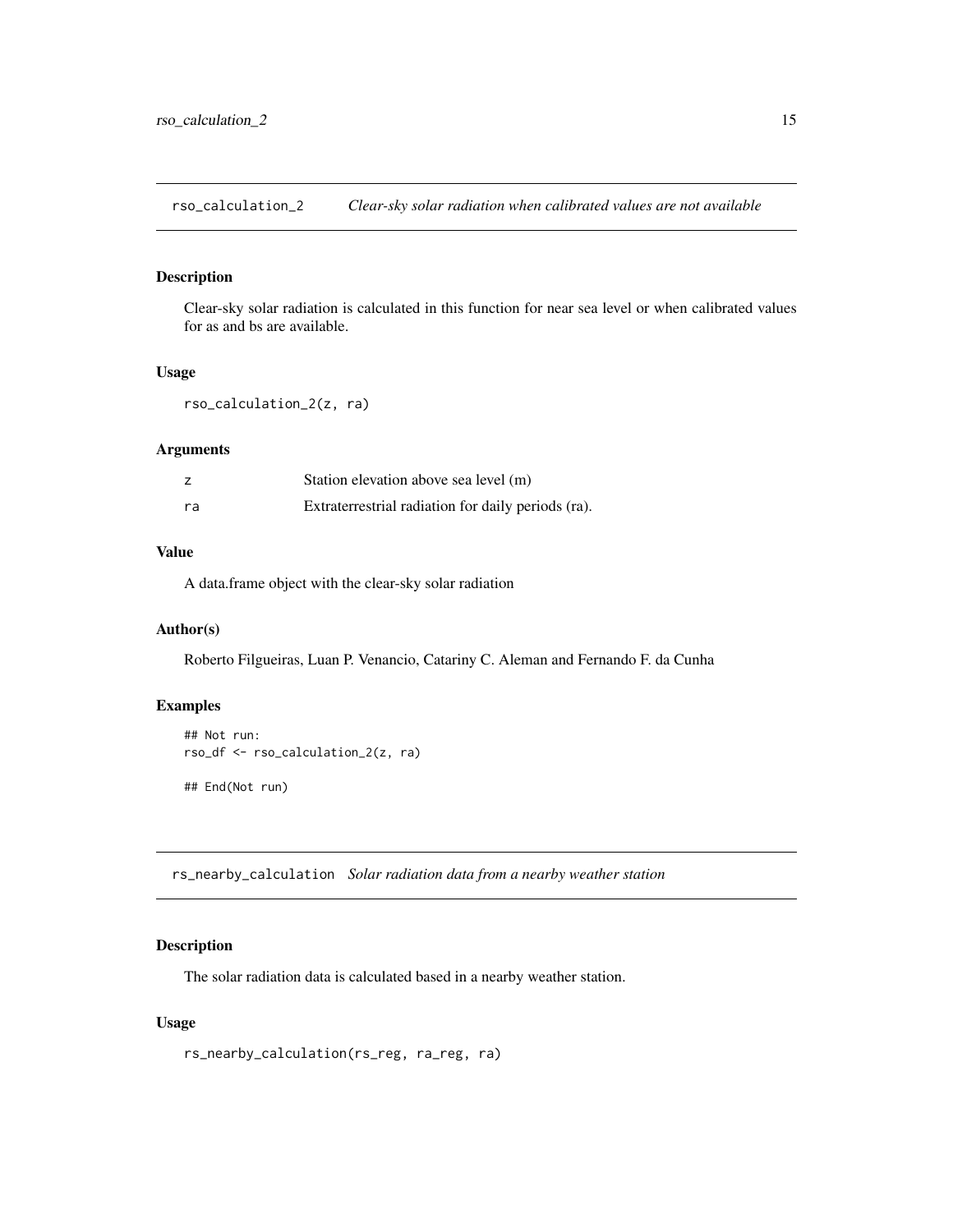#### <span id="page-15-0"></span>Arguments

| rs_reg | A data frame with the solar radiation at the regional location (MJ m-2 day-1).                           |
|--------|----------------------------------------------------------------------------------------------------------|
| ra_reg | A data frame with the extraterrestrial radiation at the regional location (MJ m-2)<br>$\frac{day-1}{}$ . |
| ra     | A dataframe with the extraterrestrial radiation for daily periods (ra).                                  |

#### Value

A data.frame object with the Solar radiation data based on a nearby weather station

#### Author(s)

Roberto Filgueiras, Luan P. Venancio, Catariny C. Aleman and Fernando F. da Cunha

#### Examples

```
## Not run:
rs_nearby_df <- rs_nearby_calculation(rs_reg, ra_reg, ra)
```
## End(Not run)

see\_stations\_info *Localization of the automatic weather station of INMET*

#### Description

Function to see the localization of the automatic weather station of INMET.

#### Usage

```
see_stations_info()
```
#### Value

A data.frame with informations of OMM code, latitude, longitude and altitude of all AWS stations available in INMET.

#### Author(s)

Roberto Filgueiras, Luan P. Venancio, Catariny C. Aleman and Fernando F. da Cunha

# Examples

```
## Not run:
see_stations_info()
```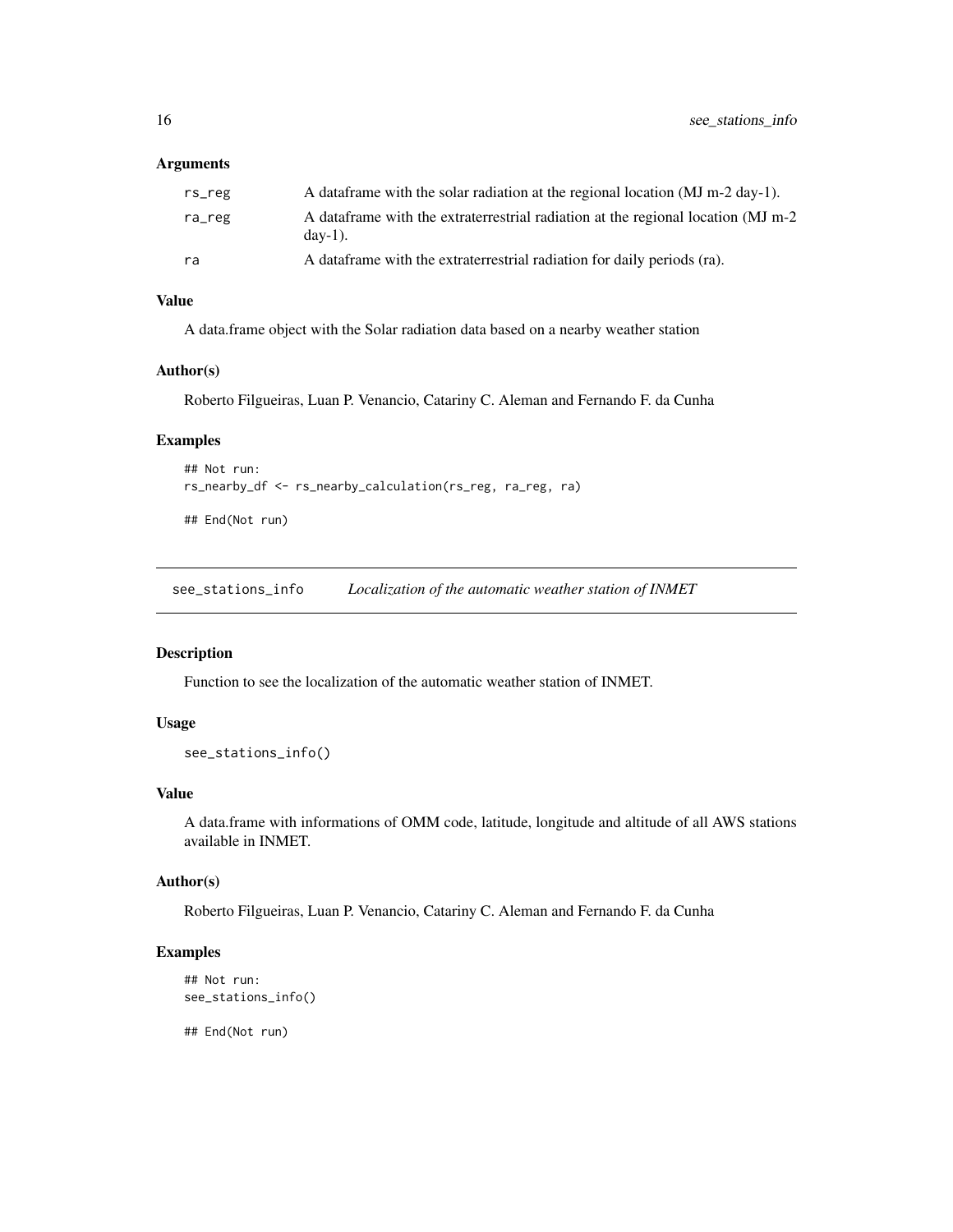<span id="page-16-0"></span>sr\_ang\_calculation *Solar radiation based in Angstrom formula (sr\_ang)*

# Description

If global radiation is not measure at station, it can be estimated with this function.

#### Usage

```
sr_ang_calculation(latitude, date, n, as, bs)
```
#### Arguments

| latitude | A dataframe with latitude in decimal degrees that you want to calculate the ra.                                                                      |
|----------|------------------------------------------------------------------------------------------------------------------------------------------------------|
| date     | A dataframe with the dates that you want to calculate the ra.                                                                                        |
| n        | The actual duration of sunshine. This variable is recorded with Campbell-Stokes<br>sunshine recorder.                                                |
| as       | A data frame with latitude in decimal degrees that you want to calculate the ra.<br>The values of as $= 0.25$ is recommended by Allen et al. (1998). |
| bs       | A data frame with the dates that you want to calculate the ra. The values of bs $=$<br>0.50 is recommended by Allen et al. (1998).                   |

# Value

A data.frame object with solar radiation data

#### Author(s)

Roberto Filgueiras, Luan P. Venancio, Catariny C. Aleman and Fernando F. da Cunha

# Examples

```
## Not run:
sr_ang <- sr_ang_calculation(latitude, date, n, as, bs)
## End(Not run)
```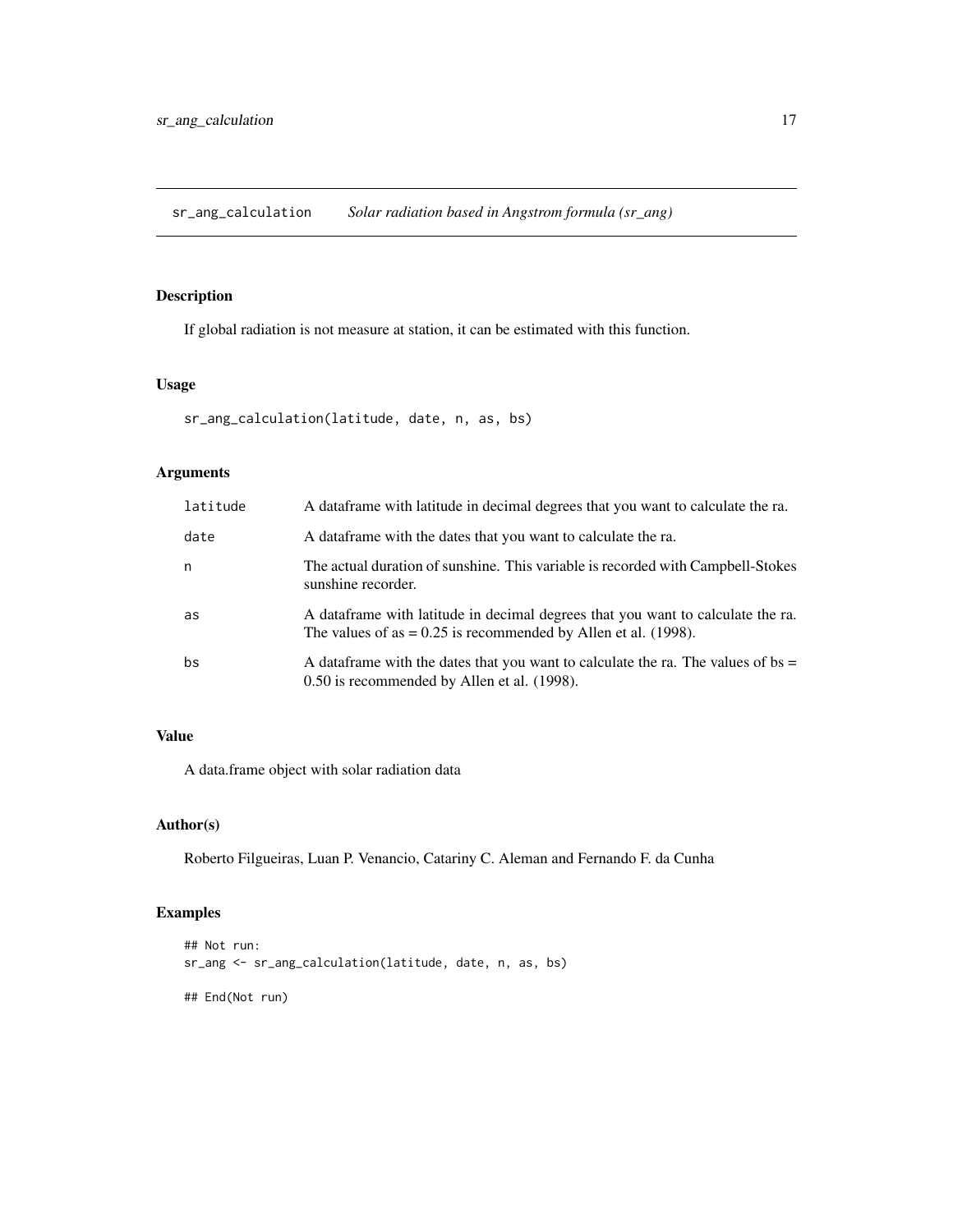<span id="page-17-0"></span>sr\_tair\_calculation *Solar radiation data derived from air temperature differences*

#### Description

If global radiation is not measure at station, it can be estimated with this function.

# Usage

```
sr_tair_calculation(latitude, date, tmax, tmin, location_krs)
```
# Arguments

| latitude     | A data frame with latitude in decimal degrees that you want to calculate the ra.                                                                              |
|--------------|---------------------------------------------------------------------------------------------------------------------------------------------------------------|
| date         | A data frame with the dates that you want to calculate the ra.                                                                                                |
| tmax         | A data frame with Maximum daily air temperature $({}^{\circ}C)$                                                                                               |
| tmin         | A data frame with Minimum daily air temperature $({}^{\circ}C)$                                                                                               |
| location_krs | Adjustment coefficient based in location. Please decide between "coastal or<br>"interior". If coastal the krs will be 0.19, if interior the krs will be 0.16. |

#### Value

A data.frame object with solar radiation data

#### Author(s)

Roberto Filgueiras, Luan P. Venancio, Catariny C. Aleman and Fernando F. da Cunha

# Examples

```
## Not run:
sr_tair <- sr_tair_calculation(latitude, date, tmax, tmin, location_krs)
## End(Not run)
```
u2\_calculation *Wind speed at 2 meters high*

# Description

Wind speed at two meters high can be calculated with this function.

#### Usage

u2\_calculation(uz, z)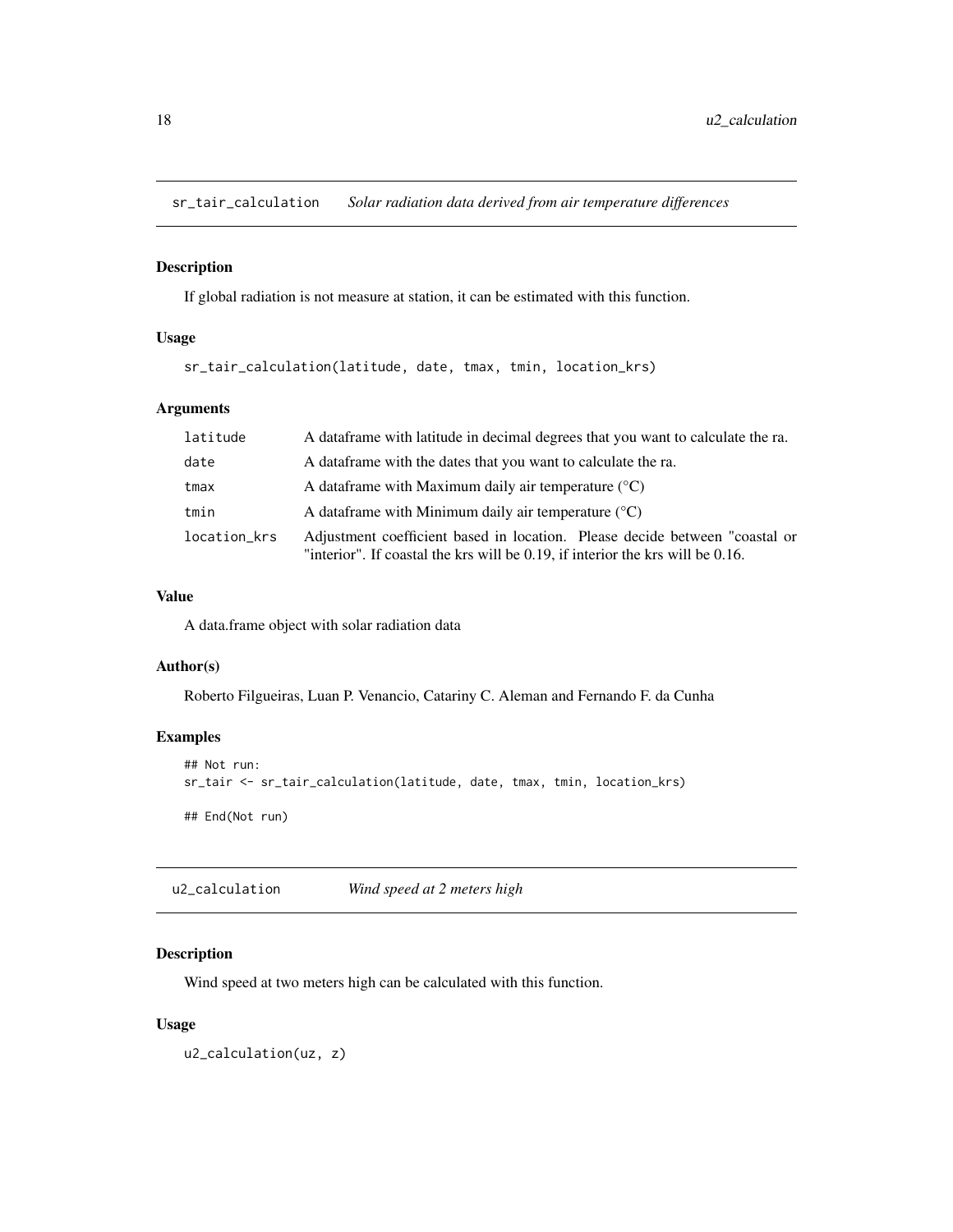# u2\_calculation 19

# Arguments

| uz | measured wind speed at z meters above ground surface |
|----|------------------------------------------------------|
|    | height of measurement above ground surface.          |

# Value

A data.frame with the wind speed at 2 meters high calculated.

# Author(s)

Roberto Filgueiras, Luan P. Venancio, Catariny C. Aleman and Fernando F. da Cunha

# Examples

```
## Not run:
u2_df <- u2_calculation(uz, z)
```